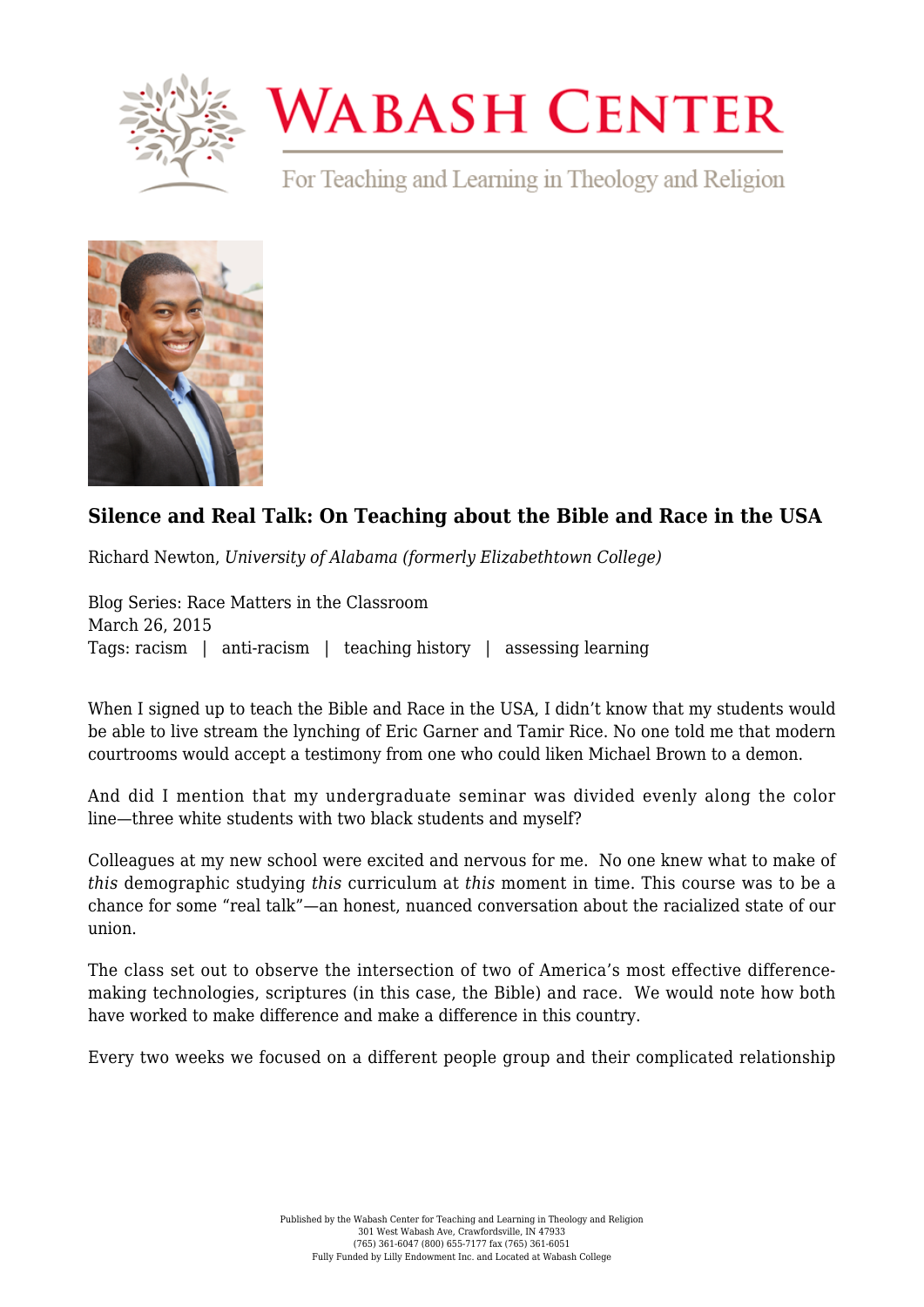with the Bible. We perused documentation of the Bible's role in settler-colonialism, enslavement and emancipation, the construction of whiteness, the model minority myth, antiimmigrant discourse, and the war on terror. Similarly, ethnographies offered us a look at the Bible's liberating work in aversely effected communities.

From theory to history, the content just "clicked," but the conversation was just painful…painfully silent. When they did raise their voices, it was to offer post-racial platitudes. But more often than not, students opted to simply nod their heads in quiet safety.

A quarter of the semester in, I thought aloud with a colleague who suggested I listen for murmurs of "real talk" and redirect my efforts toward what was working. I was to listen for vulnerability, disagreement, and passion.

Lo and behold, I found real talk in the last place I expected.

I was using three types of assignments to formally assess learning. At the top of the scaffold was a major research paper—proposed as a midterm and executed as a final project. Students drafted their own theories about the Bible and Race as evidenced in the American experience. Historical moments, headline news, cultural expressions were all up for grabs. But this early in the course, students saw this as just another test.

They worked up to the capstone project by presenting seminar papers at the end of each unit. The exchange was pretty stiff, but for a few minutes the class would liven up as they discussed media clips the presenters used to illustrate their theses.

The same energy ran rampant in our mid-unit class diary. Students extended emerging understandings to images, news stories, and other examples they had come across. It's worth noting that I was giving little-to-no feedback on this completion grade.

In my mind, this assignment was a low-level practice activity, but in it I found the dynamism we were missing in class. I was floored when a white student respectfully qualified a classmate's assumption about Asians as "perfect immigrants" by contrasting it with the anti-Japanese sentiment around WWII. An African American student hosted a theory podcast where she worked out headier concepts by relating them to stories from her own experience.

In the diary activity, they didn't have to worry about me intervening or correcting. Students were free to talk, to make mistakes, to offend each other. If they didn't have the chance to challenge themselves and challenge each other uninterrupted, how could they develop the critical empathy that the course aimed to produce? My silence was leaving space for the trustbuilding that real talk requires.

To build upon this kind of exchange, I replaced my interventionist strategy with a "chief learner" approach, finding opportunities for students to teach me about our subject matter. I had my local students pull up a map and show me—the newest Pennsylvanian in the room how Frederick Douglass got to Quakertown, our proximity to Gettysburg, and where the